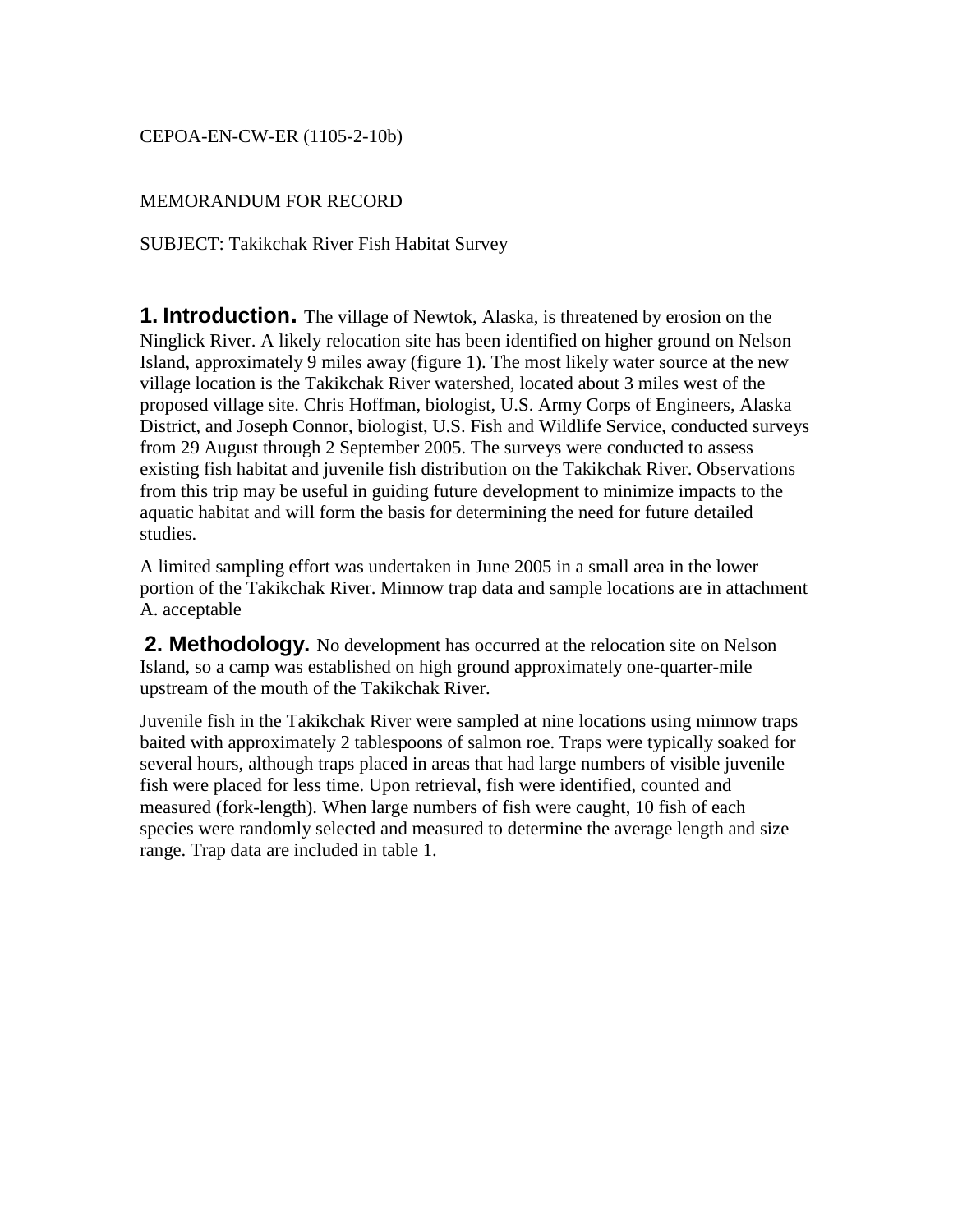

Figure 1. Nelson Island and Takikchak River location and vicinity map.

Initially, we intended to assess fish habitat in the lower reaches of the Takikchak River by quantifying fish habitat types (length of riffles, runs, pools, etc) in each reach over a length 20-times wider than the bank-full width of the particular reach. After a brief reconnaissance of the river we determined that it was not possible to take the necessary measurements due to the depth of certain pools. Many pools were estimated to be in excess of 15-feet deep. Accordingly, a small inflatable raft or float tube would be necessary to make accurate measurements. In addition to the logistical constraints, we did not have sufficient time available to conduct a quantified habitat assessment. For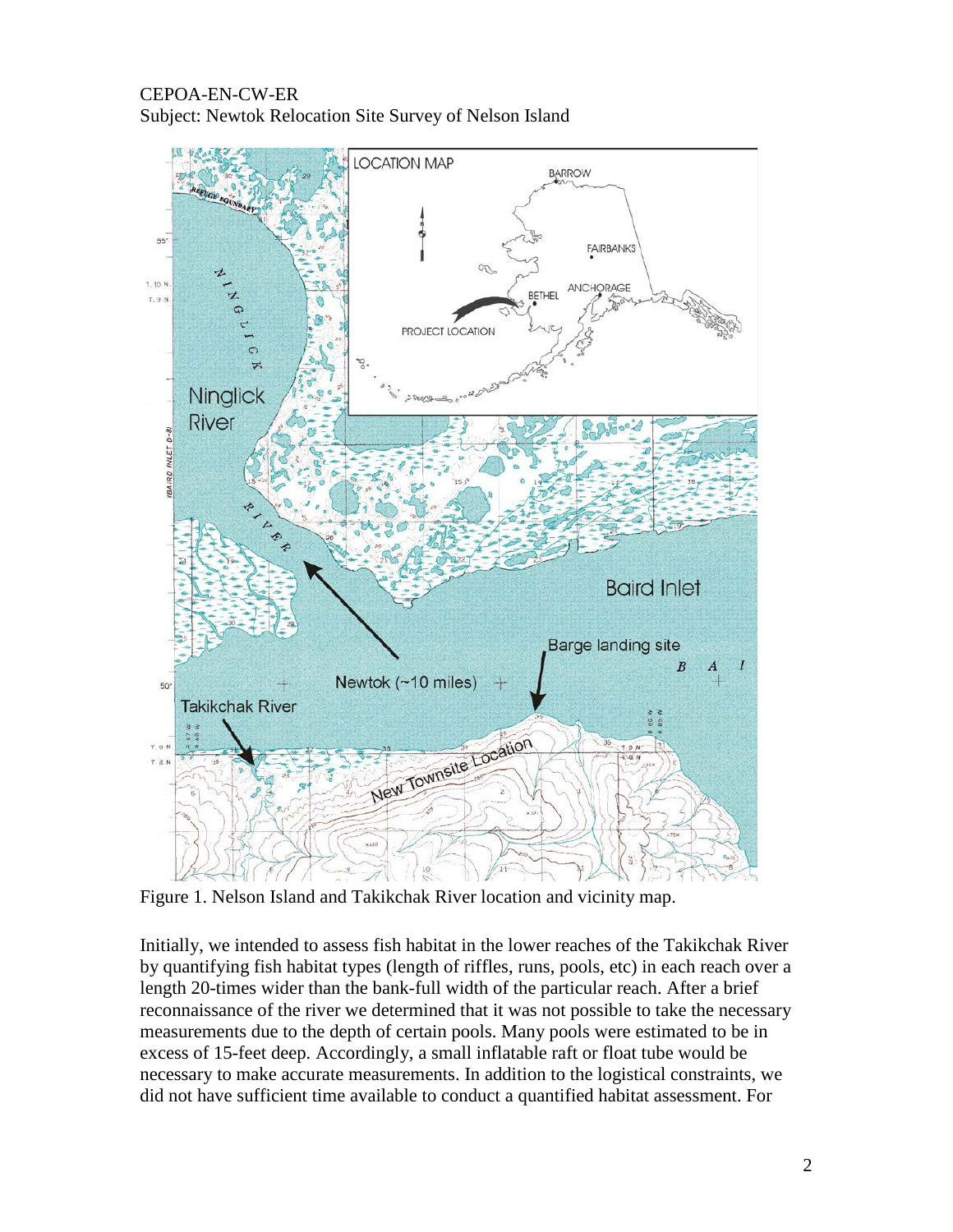instance, it would typically take about 8 hours to complete an assessment in reaches where the river is wide (40 feet wide  $X 20 = 800$ -foot-long longitudinal section). If one assessment was done in each reach, it would take approximately 8 days. Instead of a quantified habitat assessment, we chose to perform a qualitative assessment whereby we would break the river into different reaches and provide narrative and photographic documentation to serve as a basis for future field work. In doing so, we were able to cover a large area of the river, far beyond any anticipated development activities. Obtaining a larger view of the system was valuable to put the appearance and value of the lower reaches into perspective.

Annotated photographs are available in a Power Point presentation located at Q:\ProjectsbyLocation\Newtok\002019 Relocation of Village\09 Feasibility Phase\Environmental\Aug-Sep fish habitat survey COE-FWS. Takikchak River flow data is available on the USGS water resources website at http://waterdata.usgs.gov/ak/nwis/inventory/?site\_no=15304400.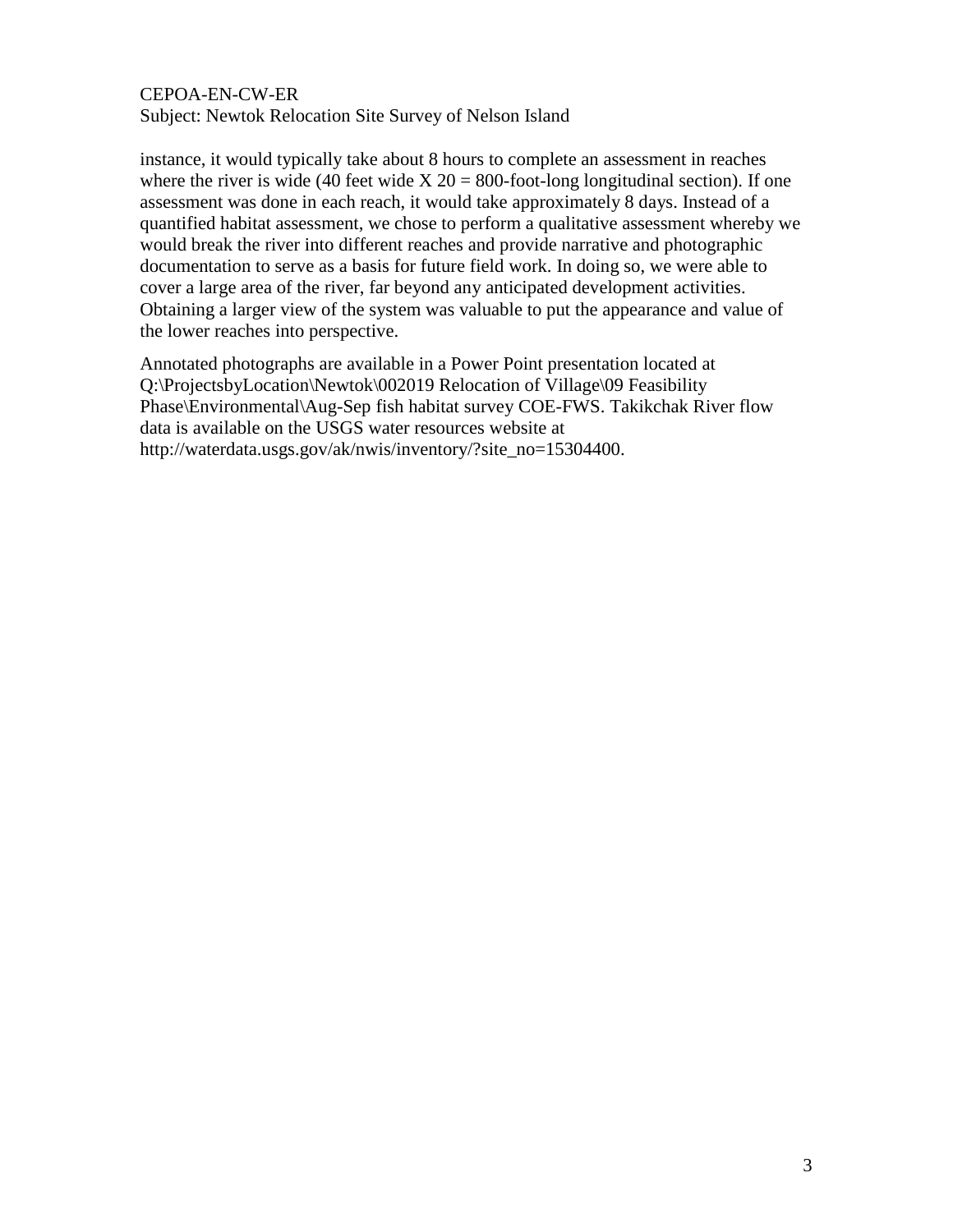

Figure 2. Minnow trap locations and reaches on the Takikchak River.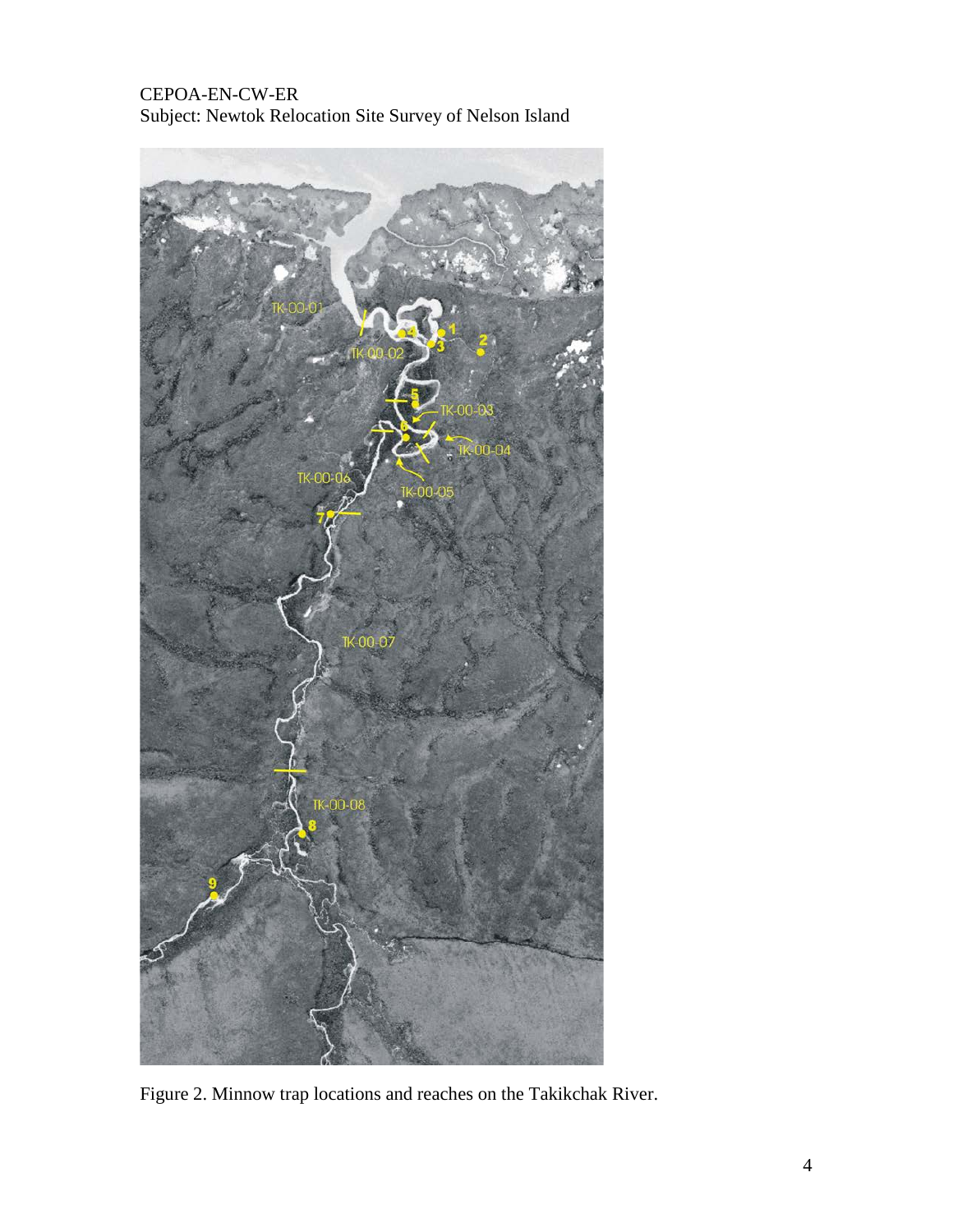**3. Biological Observations.** Fish data gathered during this trip are representative of a single sampling effort; repeated efforts during other times of the year would be necessary to properly characterize adult and juvenile fish in the Takikchak River. However, data from this trip are useful to broadly characterize species present, relative abundance, and habitat associations during late summer.

The Takikchak River is located on the north shore of Nelson Island, immediately south of Baird Inlet Island. The river flows into Baird Inlet, which contains brackish water. At higher tides brackish water enters the intertidal portion of Takikchak River.

We walked the Takikchak River from the mouth to approximately one-half mile upstream on each fork from where the river splits about 1.8 miles inland from Baird Inlet. During this walk we broke the river into 8 different reaches based on habitat characteristics. The limits of each reach are shown in figure 2. A description of each follows:

**TK-00-01** is intertidal and has a silt bottom. During our visit there was approximately an 18-inch difference in water height between high and low tides at the upstream end of TK-00-01. At low tides wide mud flats are exposed in the downstream portion of this reach.

**TK-00-02** is tidally influenced in the lower half of the reach. Although silt-laden water did not extend far into this reach, clear water was obviously backed up at high tides. The bottom is composed of gravel. This reach contains a beaver pond that is fed by two small tributaries, the smaller of which was confirmed to be spring fed. The source of the larger tributary was not determined. It is likely that anadramous access to the beaver pond is possible during flood events when the beaver pond is either inundated or temporarily blown out.

**TK-00-03** is narrower than TK-00-02 and has no side channels. The left bank is noticeably higher and has areas of long riffles and runs.

**TK-00-04** is characterized by areas of large, deep pools, with some at least 12 feet deep. The right bank is approximately 20 feet high at the highest point.

**TK-00-05** is characterized by more frequent meanders and sequences of riffles, runs, and pools. Many of the pools in this reach are approximately 15 feet deep. One of the larger pools has a beaver lodge built into the bank. Juvenile Dolly Varden were abundant here; 105 fish were caught in less than 45 minutes. This was the highest catch rate of any area sampled on the river. These deep pools are important sources of cover for juvenile fish and resting areas for adults. Because of the deep pools, this reach should be treated as a very important portion of the available fish habitat in the Takikchak River since, in addition to cover, it is a likely area for over-wintering. There is very little overhanging vegetation and few undercut banks, so the deep pools provide one of the few sources of cover for juvenile fish in the main stem. Side channels are the only other significant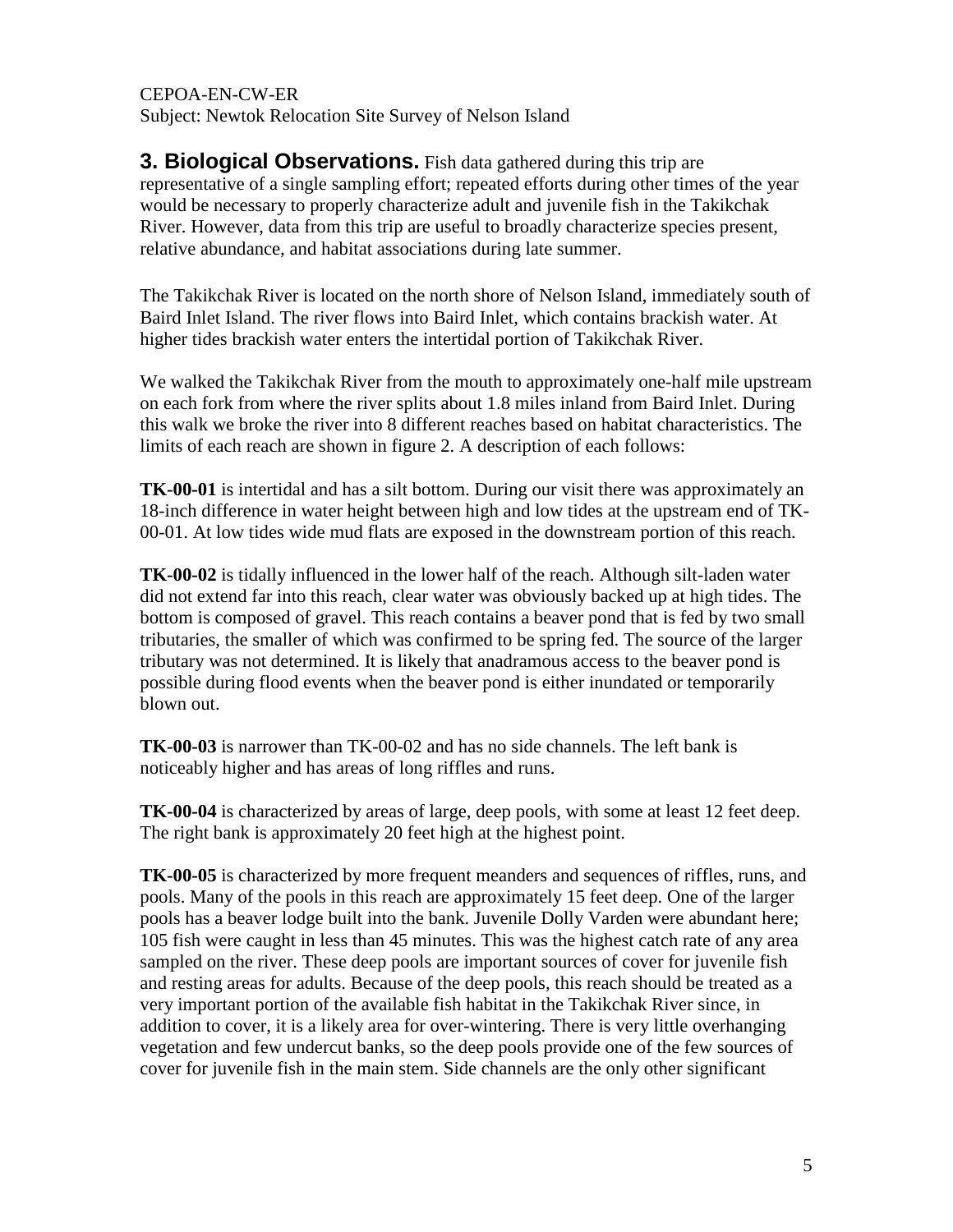source of cover for juvenile fish in this river, but are probably not utilized during most of the winter.

**TK-00-06** is narrower than TK-00-05 and lacks deep pools.

**TK-00-07** has a greater slope and the substrate has changed from cobble/gravel/sand to cobble/boulder. The slope break and substrate change is a critical factor in separating this area into a new reach.

**TK-00-08** is characterized by a change in substrate back to cobble/gravel/sand. This reach ends where the river forks. Reaches were not determined upstream of the fork. The west fork is characterized by a series of beaver ponds and dams that serve as migration barriers, the east fork has several side channels and a portion of the flow appears to be from a spring (see figure 2).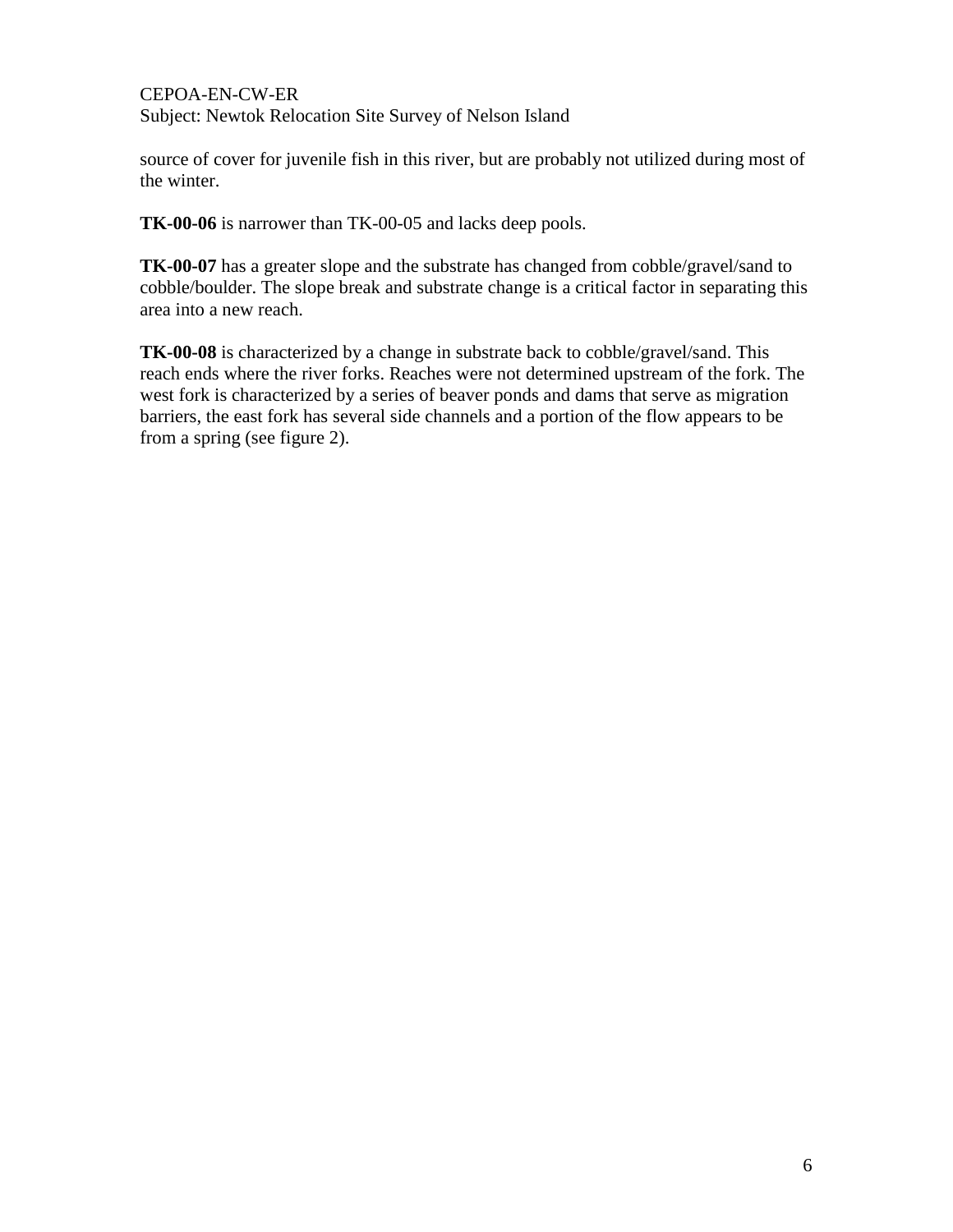| <b>Trap</b>    |             | Longitude  |                 | Time in          |                        |           |             | <b>Size Range</b> | Avg. Size      |
|----------------|-------------|------------|-----------------|------------------|------------------------|-----------|-------------|-------------------|----------------|
| number         | Latitude    |            | <b>Set Time</b> | <b>Pull Time</b> | Water                  | Catch (n) | <b>CPUE</b> | (mm)              | (mm)           |
|                |             |            | 1755 30         | 1050 31          |                        |           |             |                   |                |
|                | 60.81394494 | 164.589245 | Aug             | Aug              | 16 hrs 55 min          | 13 DV     | 0.77        | 65-89             | 77.2           |
|                |             |            | 1815 30         | 110731           |                        |           |             |                   |                |
| $\overline{2}$ | 60.81333876 | 164.586659 | Aug             | Aug              | 16 hrs 52 min          | 11 DV     | 0.65        | 78-94             | 86.9           |
|                |             |            | 1845 30         | 1124 31          |                        | 2 DV, 1   |             |                   |                |
| 3              | 60.81336021 | 164.589797 | Aug             | Aug              | 16 hrs 39 min          | 9SSB      | 0.15        | 86-87 (DV only)   | 86.5 (DV only) |
|                |             |            | 1940 30         | 1027 31          |                        |           |             |                   |                |
| 4              | 60.81388056 | 164.591959 | Aug             | Aug              | 14 hrs 47 min          | 22 DV     | 1.49        | 52-148            | 100.1          |
|                |             |            | 1228 31         | 1839 31          |                        |           |             |                   |                |
| 5              | 60.81116617 | 164.591214 | Aug             | Aug              | 6 hrs 11 min           | 27 DV     | 4.37        | ND                | ND.            |
|                |             |            | 1322 31         | 1406 31          |                        |           |             |                   |                |
| 6              | 60.80981433 | 164.592056 | Aug             | Aug              | 0 hrs $44 \text{ min}$ | 105 DV    | 143.84      | $53-105$ (n=10)   | 86.6           |
|                |             |            | 151731          | 1802 31          |                        |           |             |                   |                |
| $\overline{7}$ | 60.80718040 | 164.597152 | Aug             | Aug              | 2 hrs 45 min           | 37 DV     | 13.45       | 45-95 (n=11)      | 77.3           |
|                |             |            | 1248 31         | 1605 31          |                        |           |             |                   |                |
| 8              | 60.79472959 | 164.600215 | Aug             | Aug              | 3 hrs 17 min           | 4 DV      | 1.22        | 46-55             | 49.5           |
|                |             |            | 1449 31         | 1538 31          |                        |           |             |                   |                |
| 9              | 60.79224586 | 164.607602 | Aug             | Aug              | 0 hrs 49 min           | 0         | 0           | 0                 | 0              |
|                |             |            |                 |                  |                        |           |             |                   |                |

Table 1. Minnow trap data form August 2005.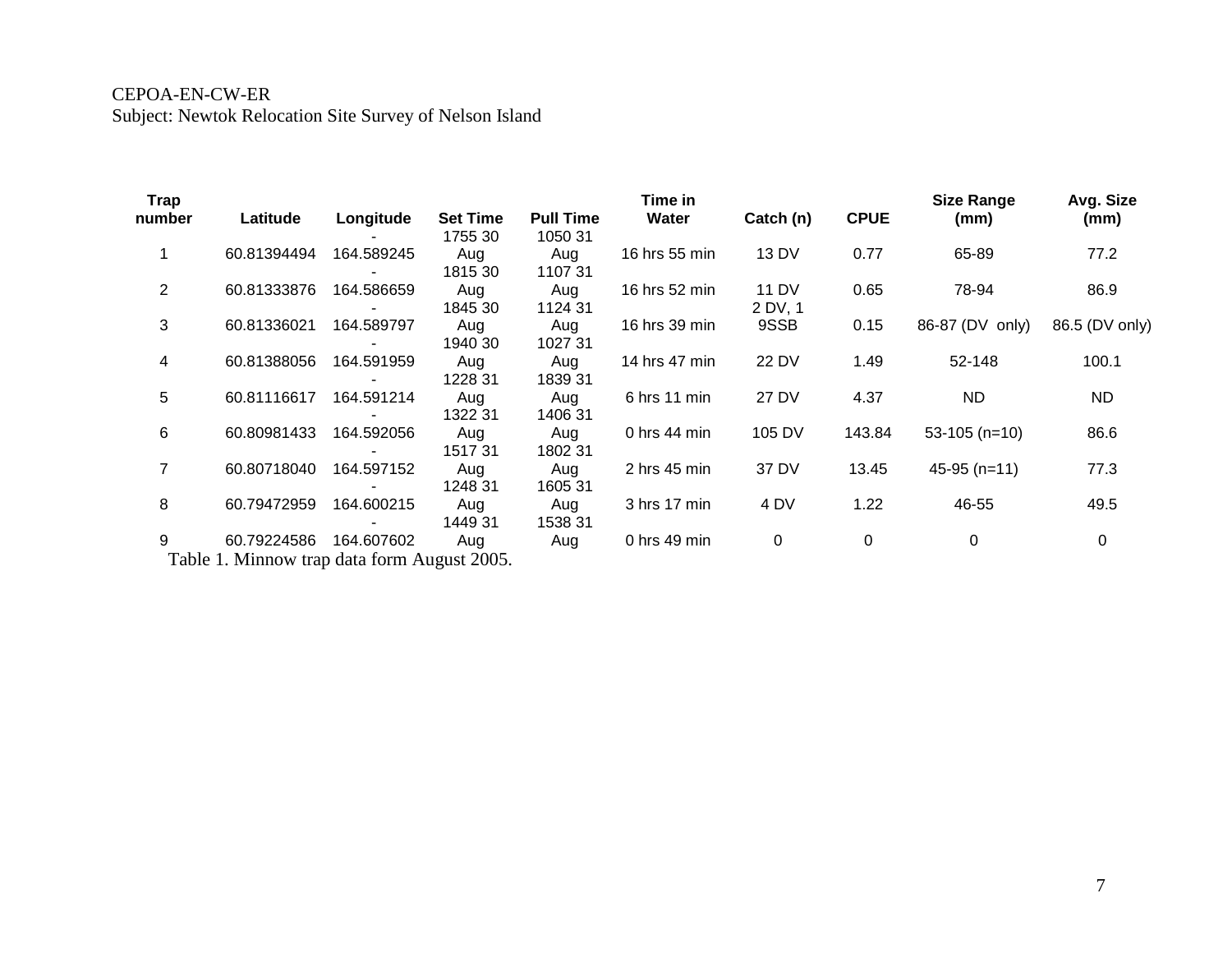**4. Conclusions.** With the exception of a single nine-spined stickleback, all of the fish caught in minnow traps were Dolly Varden. It is interesting that no juvenile coho were caught despite trapping at various locations in the river. According to local residents in Newtok, coho typically arrive in late August to spawn. The coho run was late this year and did not get underway until sometime after we left on September 2<sup>nd</sup> (Stanly Tom, personal communication). It is possible that coho time their arrival for late in the fall to coincide with heavy rains that may temporarily blow out portions of beaver dams and allow access to additional spawning habitat further up the west fork of the river. Additional trapping effort should be placed on the beaver ponds in the west fork as well as in suitable locations in the east fork to determine coho presence or absence.

Local residents report catching whitefish at the mouth of the Takikchak River in late summer using gill nets and also in winter using nets fished under the ice (Stanly Tom, personal communication). Species reported include broad whitefish (*Coregonus nasus*), humpback whitefish (*Coregonus pidschian*), and round whitefish (*Prosopium cylindraceum*), as well as least cisco (*Coregonus sardinella*) and Bering cisco (*Coregonus laurettae*).

In June, biologists conducting a waterfowl nesting survey observed mew gulls feeding on smelt that were moving upstream in the intertidal portion of the Takikchak River. Species identification was not confirmed, but it is possible that these fish were either rainbow smelt (*Osmerus mordax*) or eulachon (*Thaleichthys pacificus*). Future field work should confirm the species identification.

Nelson Island has no trees, so there is no large or small woody debris in the Takikchak River. The woody vegetation on Nelson Island is composed of a variety of willow species that are used to construct beaver dams. Where large sections of tundra have broken free and become stranded, they often fulfill part of the role of large woody debris. While these stranded chunks provide little in the way of cover as would a pile of woody debris, they can serve to alter stream morphology on a small scale by affecting the formation of gravel bars and pools. In some cases, large chunks of tundra were observed that appeared to have broken off, forming submerged shelves in large pools (see photo 36 in the annotated Power Point photos). These submerged chunks are probably valuable cover in a system where overhanging vegetation is minimal and the only other cover consists of deep pools.

Beavers fulfill several important functions in watersheds and the Takikchak River watershed, being nearly pristine, is probably no exception. Several important functions of beaver dams are listed below.

- Improve fish habitat by providing rearing and overwintering habitat by increasing water depth, dissolved oxygen , and food production and introducing a range of water temperatures
- Elevate the water table upstream of the dam, which diversifies vegetation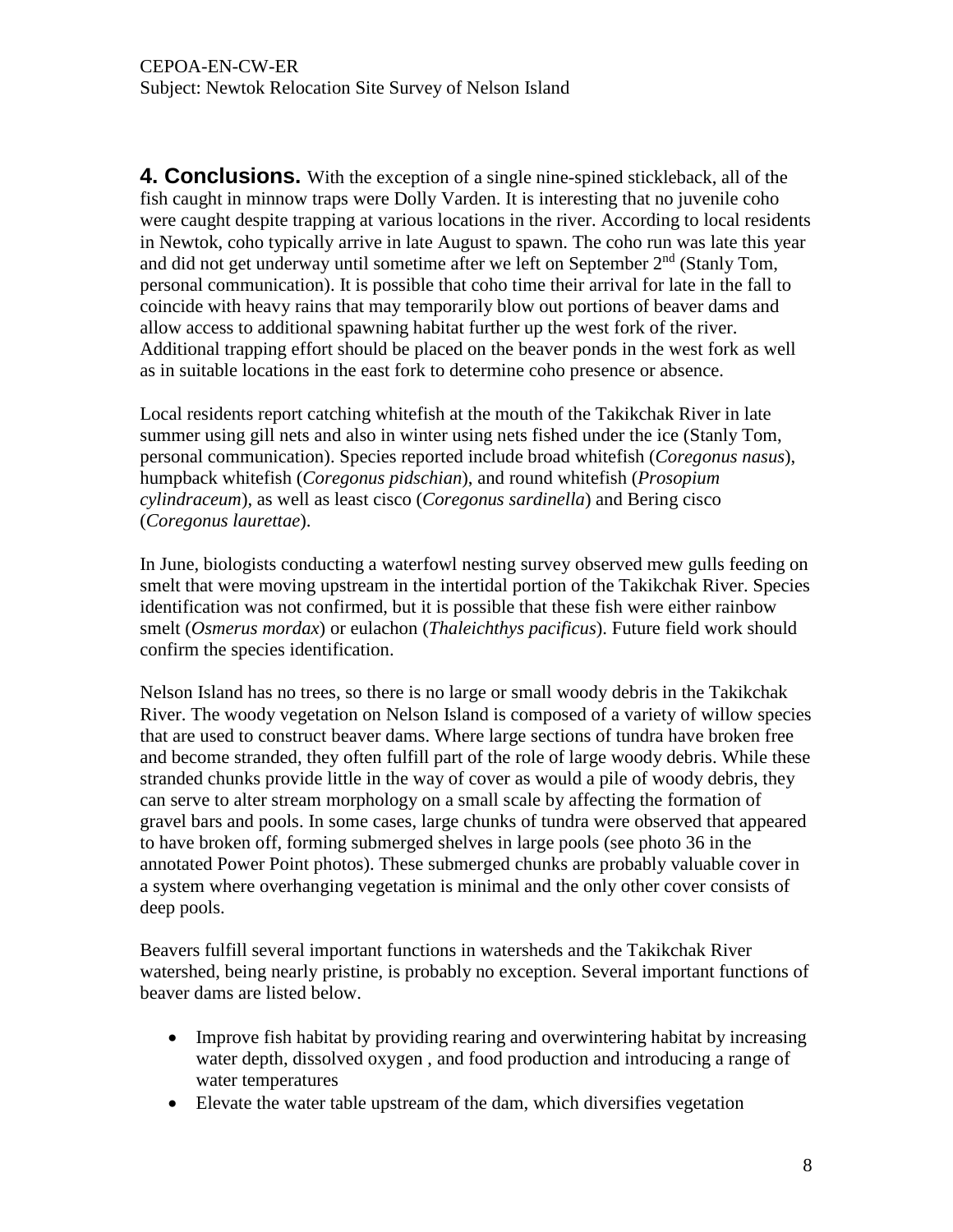#### CEPOA-EN-CW-ER

Subject: Newtok Relocation Site Survey of Nelson Island

- Diversify macroinvertebrate community by altering plant species, water temperature, and water chemistry (by increasing the retention and availability of nitrogen, phosphorus, and carbon)
- In headwaters, beaver dams can retain more water from spring runoff and major storm events and release it more slowly, resulting in a higher water table and extended summer flows
- Reduces water velocities and bank erosion
- Reduce sedimentation downstream of the dam
- Increase water storage capacity
- Create waterfowl nesting and rearing habitat

Attenuating spring flows and storm events is probably a critical function on the Takikchak River as it a relatively "flashy" system based on recent hydrographs with the beaver dams in place. Flashy systems are characterized by steep spikes in stream discharge following snowmelt or rain events (see attachment B). If beaver dams were removed, it is likely the flow regime would alter the characteristics of the stream significantly. Beaver dams should be regarded as part of the ecosystem and not as negative feature to be removed. If large scale removals were initiated, it is likely that there would be noticeable changes to the habitat and fish productivity. Beavers can have a negative impact on red salmon by blocking access to lakes, but this is not an issue on the Takikchak River as there are no lakes in the watershed.

Residents from Newtok and surrounding communities depend on the Takikchak River for subsistence fishing, and it will probably be utilized more frequently when people from Newtok relocate to Nelson Island. To maintain productivity in the river, certain measures could be enacted to reduce negative impacts to the watershed. These measures include minimizing alteration of the flow regime in the watershed to protect fish and fish habitat, limiting development on the floodplain, and establishing crossing locations for ATVs to limit habitat degradation. These issues are important with respect to development of a water source for the village and to reduce negative impacts of future development in the watershed.

Future fieldwork will be needed to characterize fish use and habitat quality in the Takikchak River. An important aspect involves maintaining adequate water flow for fish and developing eggs at all times of the year. In addition to gathering detailed habitat data in the summer, it would be useful to determine pool and beaver pond water depths in the winter since this may be a limiting factor for fish production in the Takikchak River. Other than beaver ponds scattered throughout the watershed, deep pools are limited to reaches four and five. In winter, transition between these two reaches as well as between the river and the beaver ponds is likely limited by shallow areas due to ice and low flow. The amount of anchor ice in the pools is also unknown. It may be that the volume of water in the deep pools is reduced by surface and anchor ice as well as frazil ice and that the water velocity in the unfrozen portion is too strong for overwintering juvenile fish. In such a scenario, beaver ponds may be the only source of overwintering fish habitat. In beaver ponds with an active lodge, it is only logical that there is water available throughout the winter since beavers require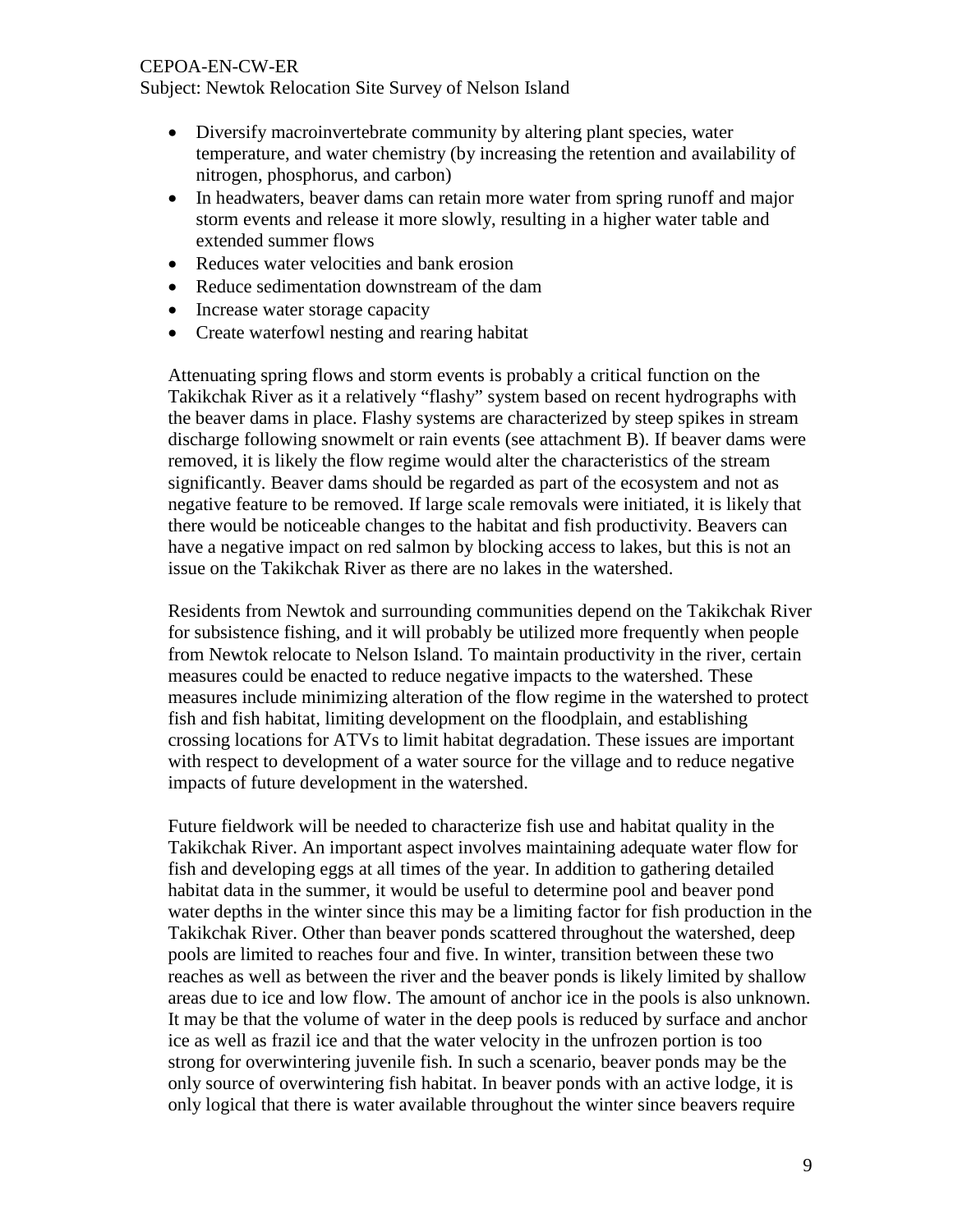# CEPOA-EN-CW-ER

Subject: Newtok Relocation Site Survey of Nelson Island

water for access to their lodges. An important step towards minimizing impacts from future development as a water source will be determining a limiting factor(s) to salmonid production, recognizing that the limiting factor(s) may be different for each species.

> Christopher Hoffman Biologist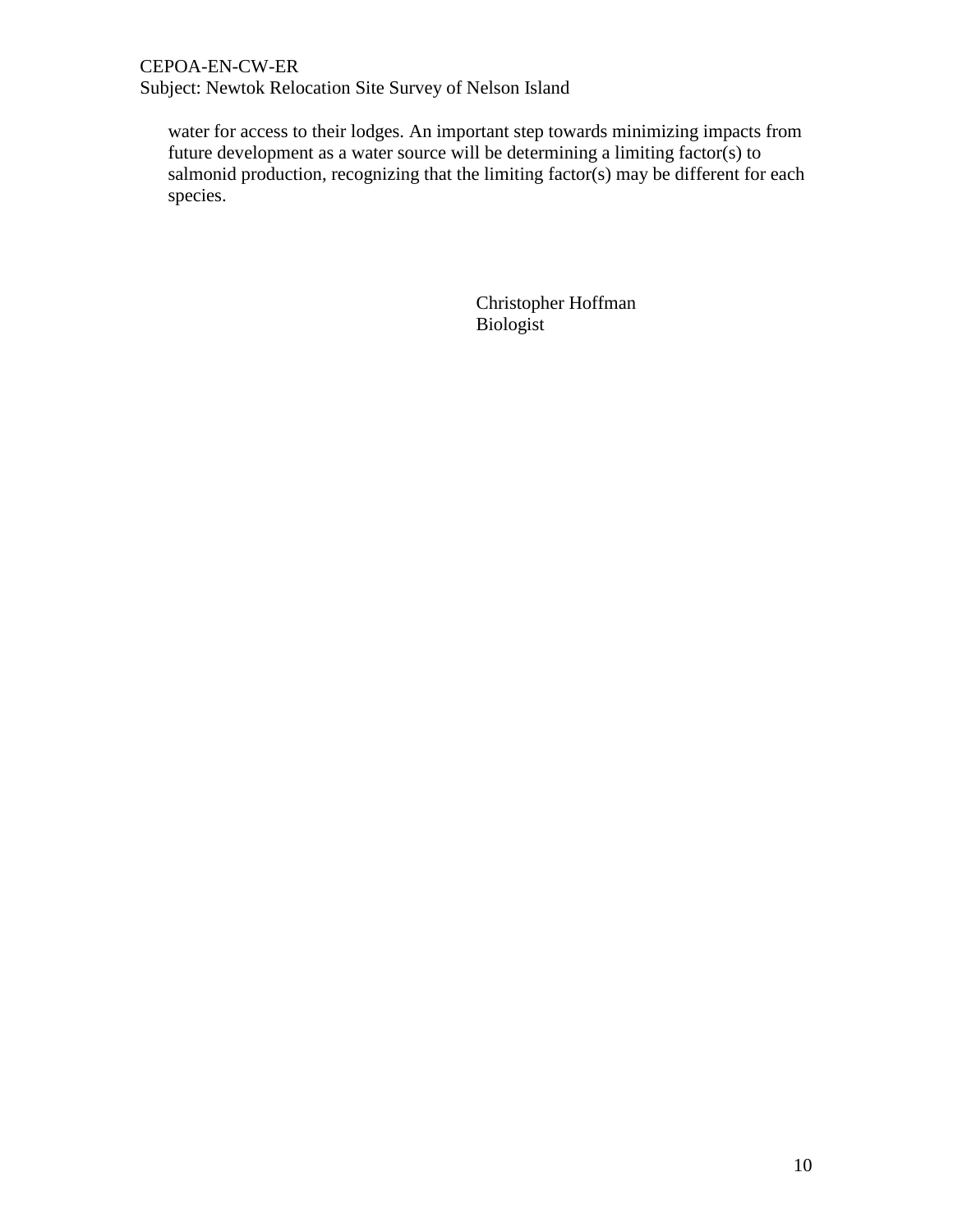### Attachment A Minnow Trap Data June 2005

Only one set was made with minnow traps. Information on the minnow traps is included below.



Minnow Trap 1 Set 1800 02 June, Pulled 1440 3 June. Location: 60° 48' 52" N 164° 35' 05" W Catch: 1 Dolly Varden, 55mm fork length Minnow Trap 2 Set 1850 02 June, Pulled 1510 3 June. Location: 60° 48' 49" N 164° 35' 14" W Catch: 7 Dolly Varden, 55-65 mm fork length size range Minnow Trap 3 Set 1920 02 June, Pulled 1600 3 June. Location: 60° 48' 47" N 164° 35' 20" W Catch: Ø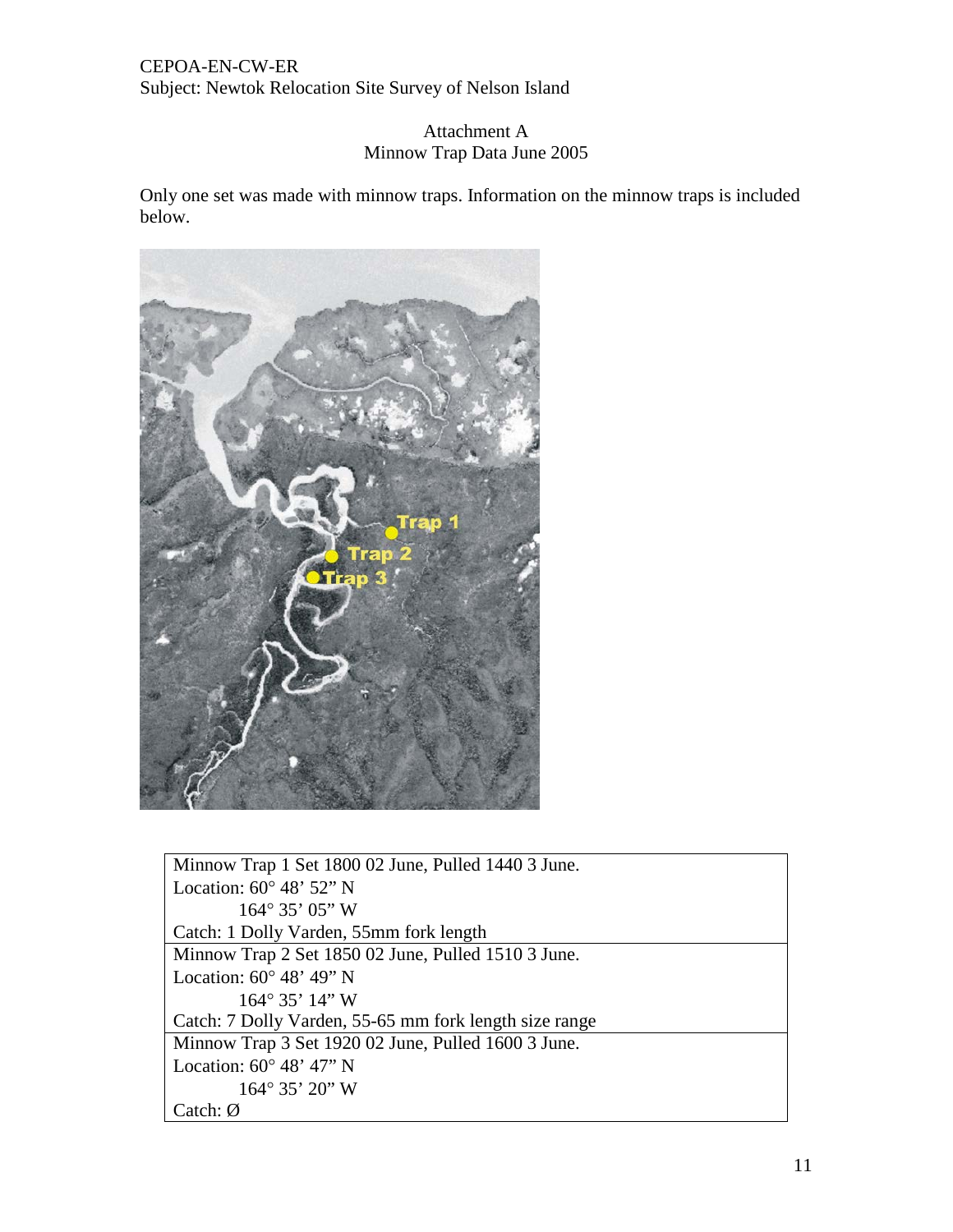Given the near 24-hour soak times for the minnow traps, the catch per unit effort (CPUE) is very low. Trap 1 was set above a beaver dam, which could explain its low CPUE. Access to this area is probably limited to time when the beaver dam is removed or partially blown out during floods. Trap 2 was set along a cut bank in water approximately 3 feet deep. Trap 3 was set in a abandoned channel near the main stem. This channel was only connected to the river at the downstream end, but still had anadramous access.